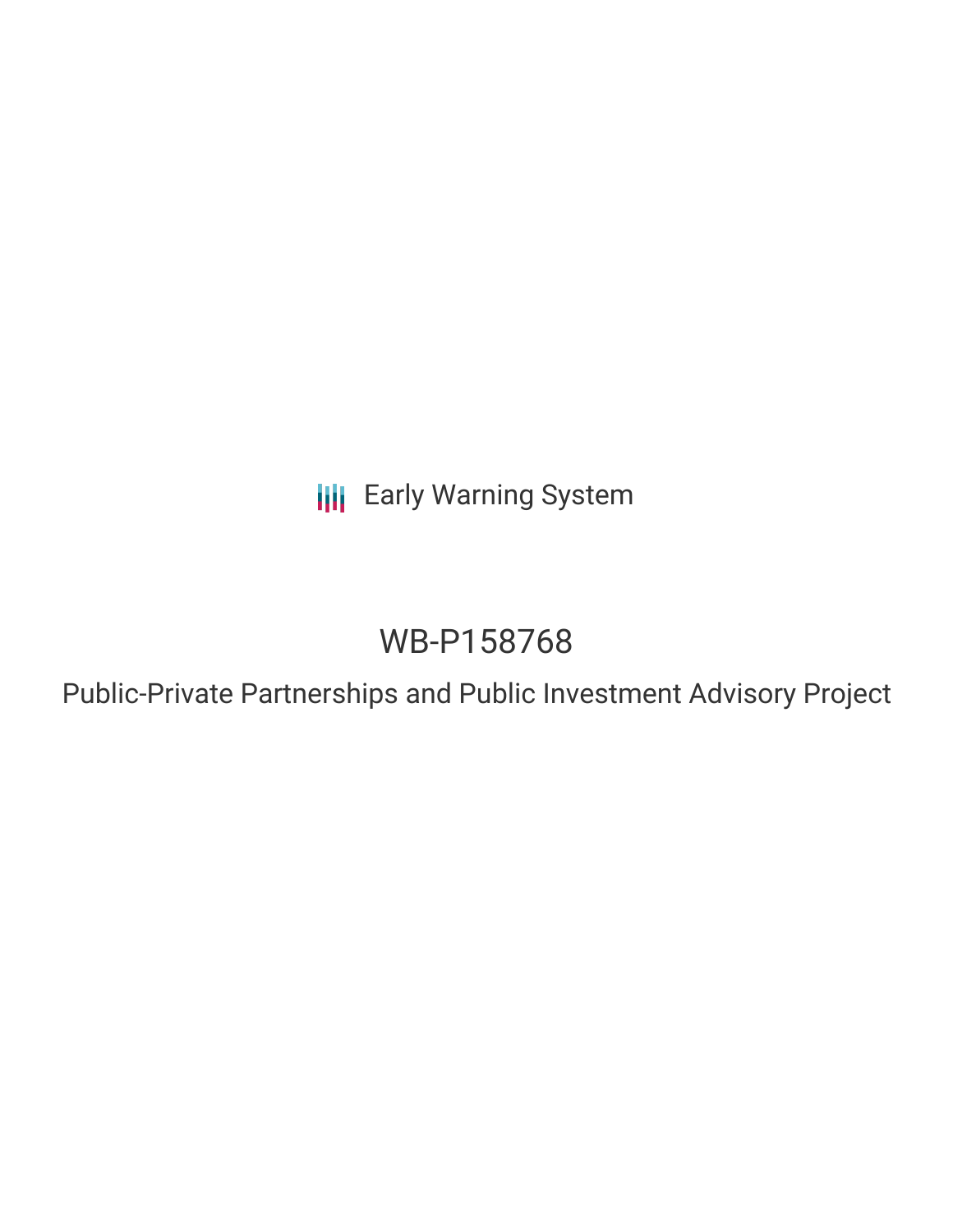

#### **Quick Facts**

| <b>Countries</b>               | Afghanistan                                               |
|--------------------------------|-----------------------------------------------------------|
| <b>Financial Institutions</b>  | World Bank (WB)                                           |
|                                |                                                           |
| <b>Status</b>                  | Active                                                    |
| <b>Bank Risk Rating</b>        | A                                                         |
| <b>Voting Date</b>             | 2018-06-27                                                |
| <b>Borrower</b>                | Government of Islamic Republic of Afghanistan             |
| <b>Sectors</b>                 | Infrastructure, Law and Government, Technical Cooperation |
| <b>Investment Type(s)</b>      | Grant                                                     |
| <b>Investment Amount (USD)</b> | \$20.00 million                                           |
| <b>Project Cost (USD)</b>      | $$50.00$ million                                          |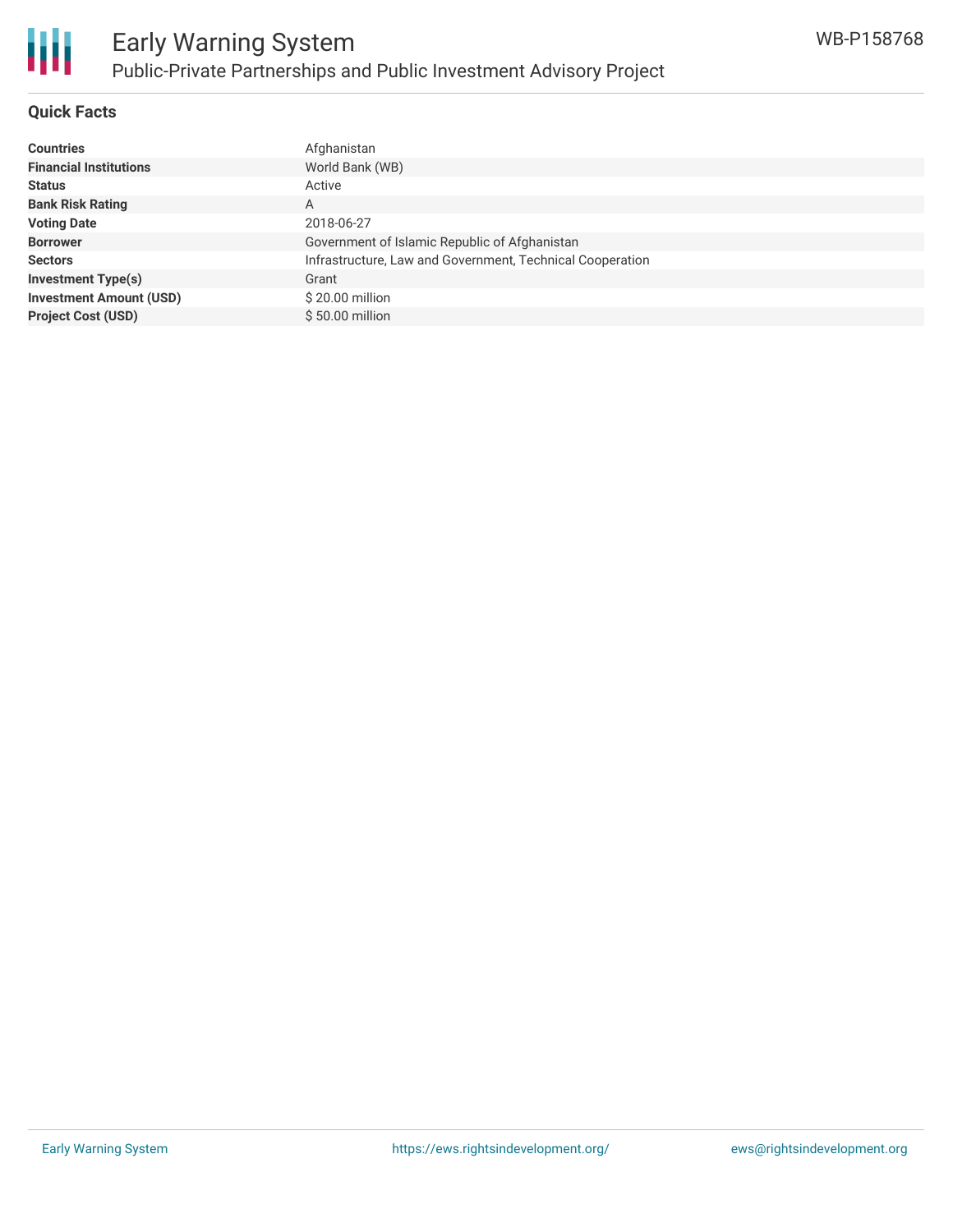

#### **Project Description**

To achieve its objective, the project will introduce standard project appraisal and preparation models, along with sound legal, regulatory, and institutional policies that encourage private investment and optimal use of public resources to maximize available finance for development. The project will provide capacity-building support to relevant government agencies to allocate and disburse funds for development investment projects efficiently.

The project comprises of the following three components:

**Component 1: Strengthening Institutional and Technical Capacity -** This component will support the creation of a framework to manage public investments and PPPs to align with the proposed Public Investment Management Framework which aligns investments with national development priorities.

**Component 2: Infrastructure Project Preparation Facility** - This component will support the establishment and operation of an Infrastructure Project Preparation Facility, including development of its governance structure, institutional roles and responsibilities.

**Component 3: Project Management** - This component will finance the Project Management Unit.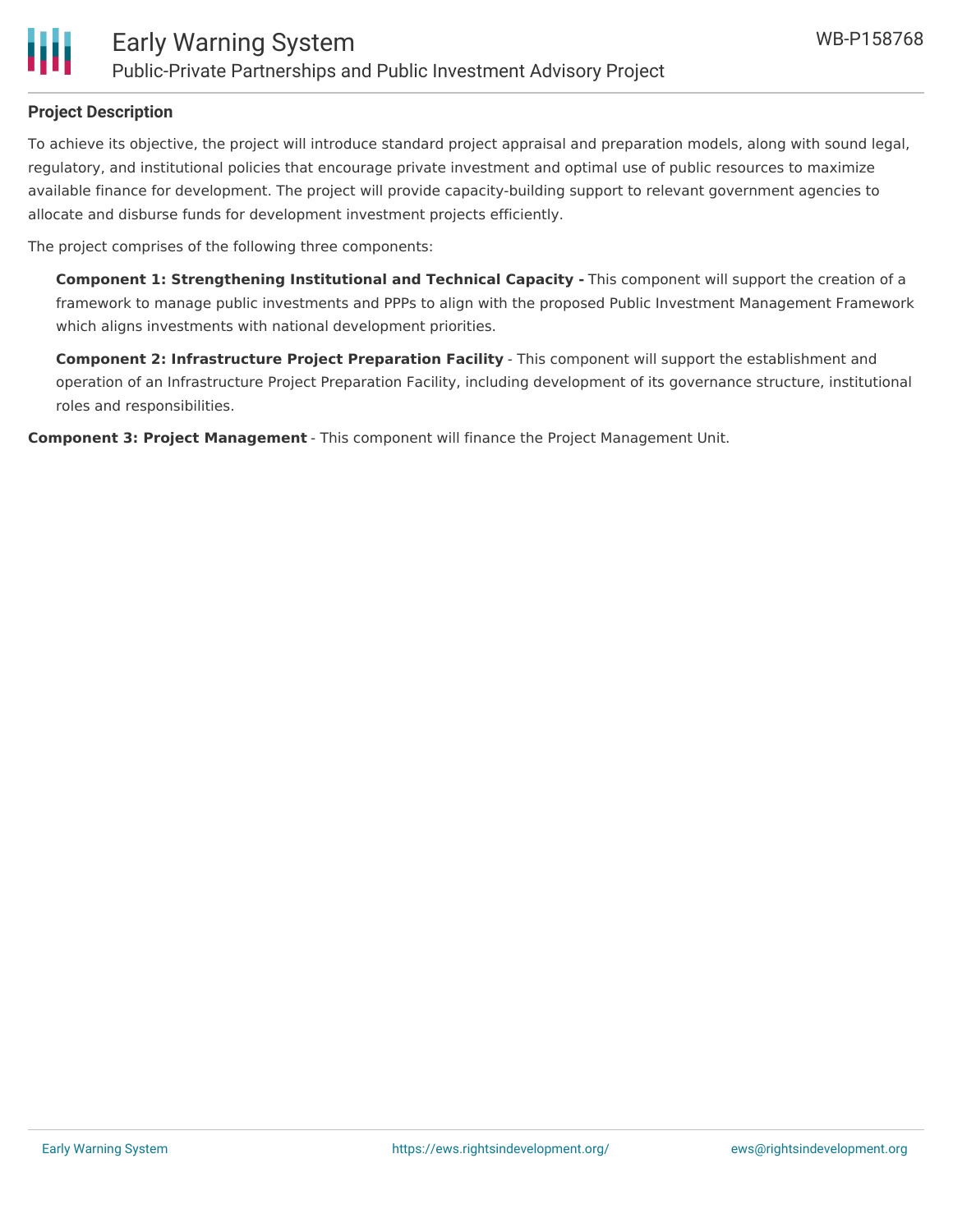

### Early Warning System Public-Private Partnerships and Public Investment Advisory Project

### **Investment Description**

World Bank (WB)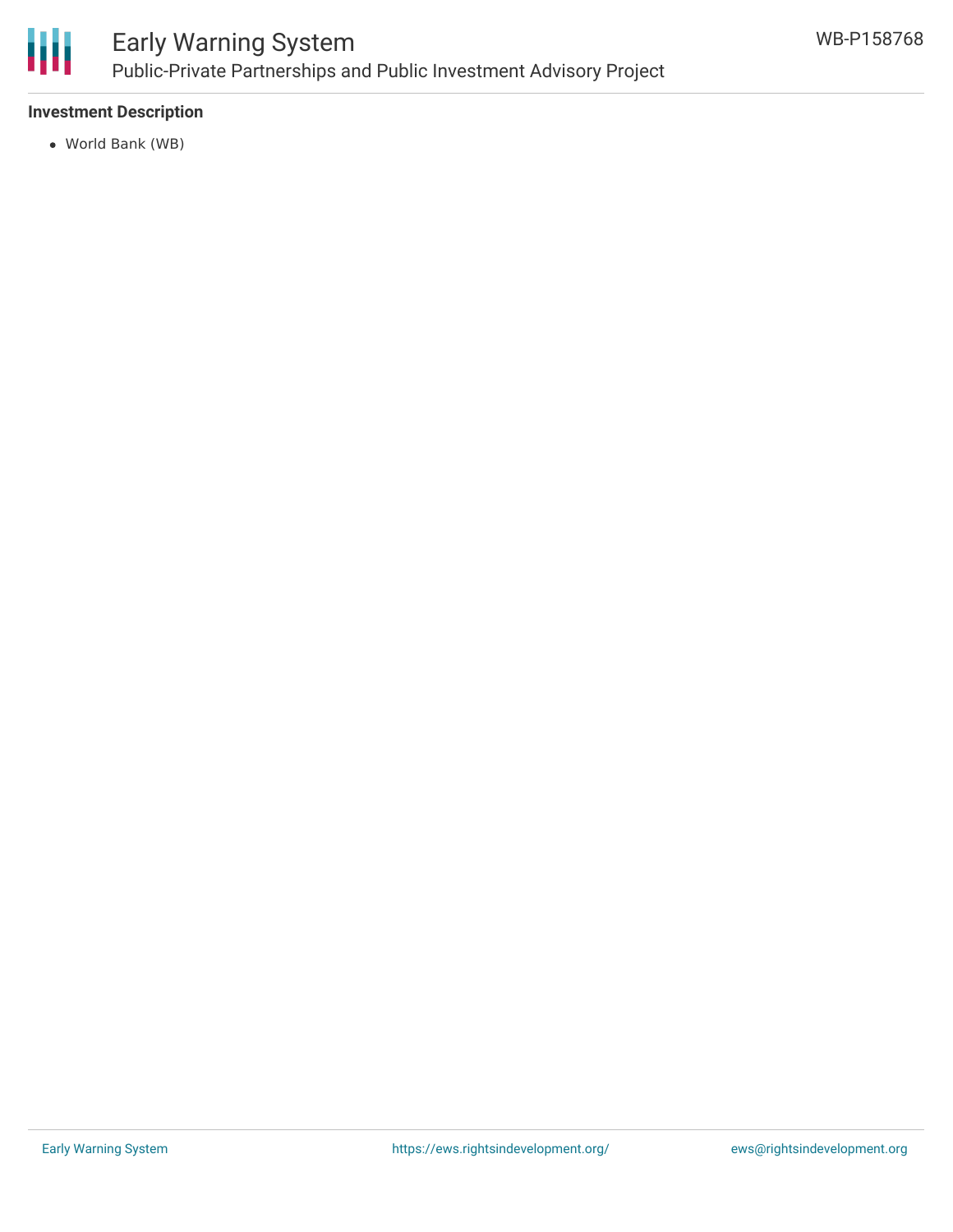

#### **Contact Information**

**World Bank**

Constantine Chikosi Lead Operations Officer

No email or telelphone contacts provided at time of disclosure.

#### **Borrower/Client/Recipient**

Ministry of Finance Abdul Mansoor Director General momin.mansoor@mof.gov.af

#### **Implementing Agencies**

Central PPP Authority Momin Mansoor Director General [momin.mansoor@mof.gov.af](mailto:momin.mansoor@mof.gov.af)

#### **FOR MORE INFORMATION CONTACT**

The World Bank 1818 H Street, NW Washington, D.C. 20433 Telephone: (202) 473-1000 Web: http://www.worldbank.org/projects

#### **ACCOUNTABILITY MECHANISM OF WORLD BANK**

The World Bank Inspection Panel is the independent complaint mechanism and fact-finding body for people who believe they are likely to be, or have been, adversely affected by a World Bank-financed project. If you submit a complaint to the Inspection Panel, they may investigate to assess whether the World Bank is following its own policies and procedures for preventing harm to people or the environment. You can contact the Inspection Panel or submit a complaint by emailing ipanel@worldbank.org. You can learn more about the Inspection Panel and how to file a complaint at: http://ewebapps.worldbank.org/apps/ip/Pages/Home.aspx.